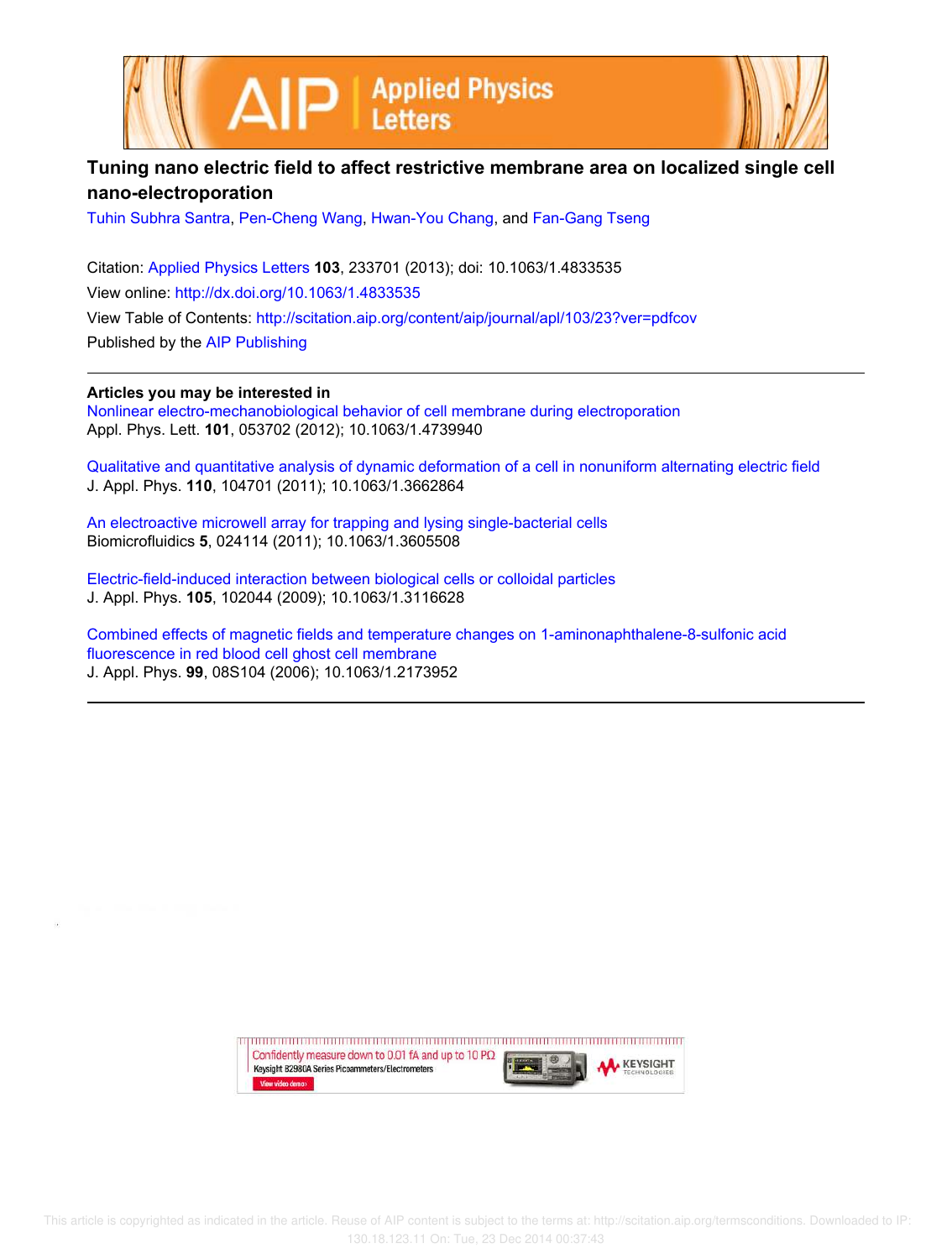

## Tuning nano electric field to affect restrictive membrane area on localized single cell nano-electroporation

Tuhin Subhra Santra,<sup>1</sup> Pen-Cheng Wang,<sup>2</sup> Hwan-You Chang,<sup>3</sup> and Fan-Gang Tseng<sup>1,2,3,4</sup> <sup>1</sup>Institute of Nano Engineering and Microsystems, National Tsing Hua University, Hsinchu City, Taiwan  $^{2}$ Department of Engineering and System Science, National Tsing Hua University, Hsinchu City, Taiwan  $3$ Department of Medical Science, National Tsing Hua University, Hsinchu City, Taiwan  $^4$ Division of Mechanics, Research Center for Applied Sciences, Academia Sinica, Taipei, Taiwan

(Received 21 August 2013; accepted 31 October 2013; published online 2 December 2013)

Interaction of electric field with biological cells is an important phenomenon for field induced drug delivery system. We demonstrate a selective and localized single cell nano-electroporation (LSCNEP) by applying an intense electric field on a submicron region of the single cell membrane, which can effectively allow high efficient molecular delivery but low cell damage. The delivery rate is controlled by adjusting transmembrane potential and manipulating membrane status. Thermal and ionic influences are deteriorated from the cell membrane by dielectric passivation. Either reversible or irreversible by LSCNEP can fully controlled with potential applications in medical diagnostics and biological studies.  $\odot$  2013 AIP Publishing LLC [http://dx.doi.org/10.1063/1.4833535]

Electroporation or electropermeabilization is a technique where high electric field is applied in between two large electrodes to form permeable transient nanopores on the cell membrane, which allow foreign species such as DNA, RNA, oligonucleotides, dyes, protein, and gene to enter from outside to inside of the cell with complete membrane resealing, which is known as reversible electroporation, or allow intracellular compound from inside to the outside of the cell, known as irreversible electroporation with complete membrane rupture.<sup>1–4</sup> Due to application of high external electric field, cell membrane increases their conductivity and permittivity, where these values are different from outside to inside of the cell. This potential difference across the cell membrane is known as transmembrane potential (TMP), which can be expressed for cell in spherical shape  $as<sup>5</sup>$ 

$$
\Delta TMP = 1.5 r_{cell} E \cos(\theta) , \qquad (1)
$$

where E is the external electric field,  $r_{cell}$  is the cell radius, and  $\theta$  is the polar angle with respect to the direction of the field. The value of the transmembrane potential is approximately 0.2 V–1.0 V mostly from the experiment of bulk and single cell electroporation. $6,7$  Once the cell membrane potential achieves this certain threshold value due to external applied voltage, pores will form on the cellular membrane, and it can reseal after withdrawing the external field. The size and density of the pores depend upon external field strength, pulse duration, and number of pulses. For very high external voltage, membrane threshold value can easily exceed this value  $(0.2 V-1.0 V)$  resulting in cell lysis or known as irreversible electroporation. Recently single cell membrane nano-electroporation in a localized region has attracted much attention due to high transfection rate and high cell viability. $8-12$  However the effect of highly intensive electric field with the variation of TMP in a local region of the single cell membrane was not well studied previously. Higher electric field effects the whole single cell (familiar as single cell electroporation (SCEP)) to cause cell lysis easily. In this paper, we demonstrate localized single cell

nano-electroporation (LSCNEP) with nano-electrodes, where an intense electric field focused in a very local region of single cell membrane can greatly enhance electroporation condition and allow high cell viability. The size of affected membrane area in the local region of a single cell can be well controlled by adjusting different external applied voltages. As a result, the destructive and nondestructive localized single cell membrane nano-electroporation can easily be manipulated with the variation of affected TMP area, where higher delivery rate is provided due to higher affected membrane area. Beyond certain voltage, cell lysis happens, where TMP ( $\sim$ 1 V) exceeds cell membrane threshold values.<sup>7</sup> Very high voltage induces larger affected membrane area with one to several large pores, resulting in membrane rupture and finally cell death.

For LSCNEP, the schematic representation of this device is shown in Fig. 1, where electric field is applied intensively at a local region of the single cell membrane. For simulation of this device, comsol. Multiphysics (version 3.5, Sweden) software was used to simulate the electric field and resistive heat effects on the membrane surface. Fig.  $2(a)$ shows the electric field distribution with affected cell membrane area, where electric field is limited in between a 500 nm gap and 8 V applied voltage. We assume that human caucasian gastric adenocarcinoma (AGS) cell membrane has little bending within 500 nm gap. Fig. 2(b) shows resistive heat effects on the membrane surface, where we consider



FIG. 1. Schematic representation of LSCMEP chip, where an intense electric field affects a small region of the cell membrane to permeate drug from outside to inside of the cell.

 This article is copyrighted as indicated in the article. Reuse of AIP content is subject to the terms at: http://scitation.aip.org/termsconditions. Downloaded to IP: 130.18.123.11 On: Tue, 23 Dec 2014 00:37:43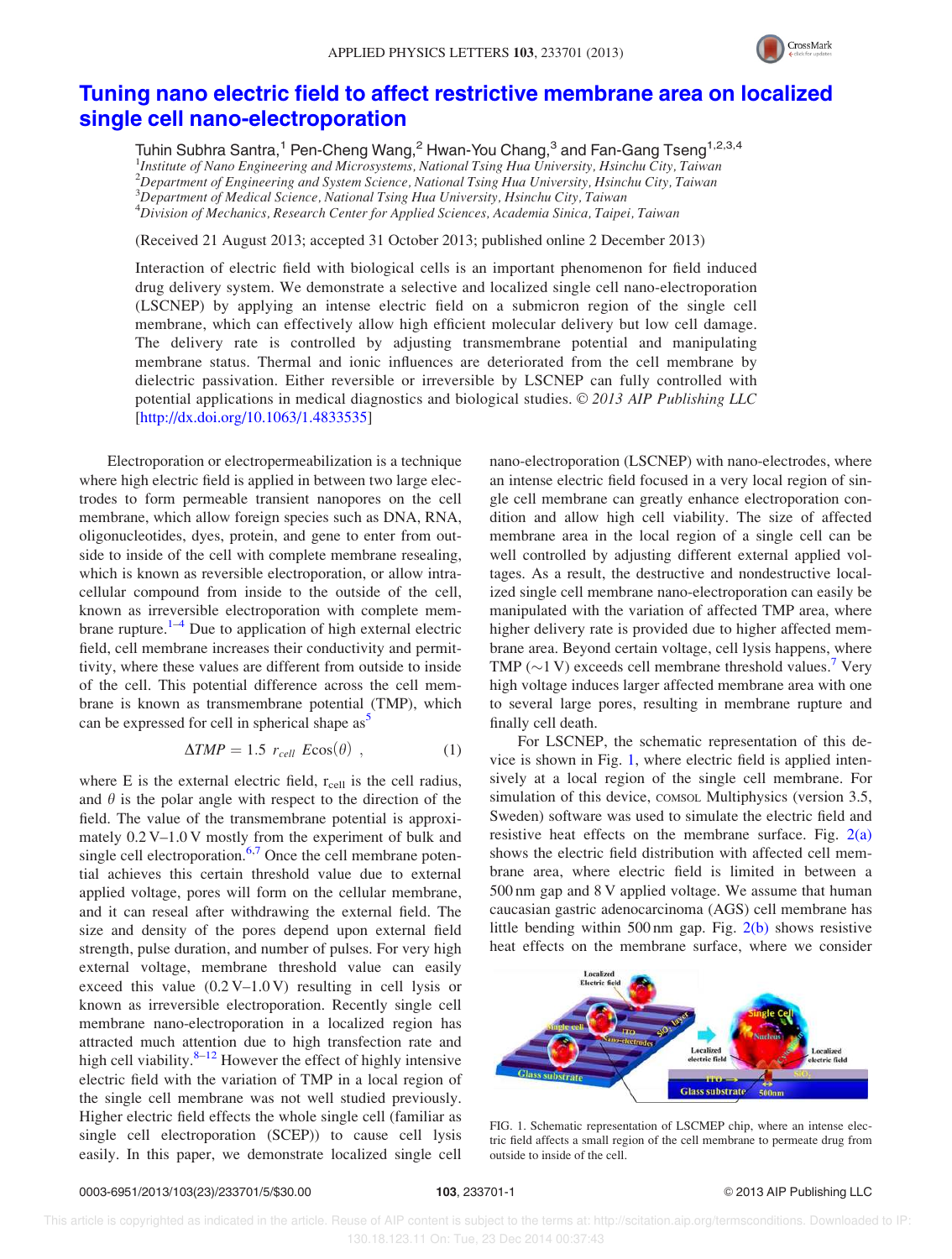

233701-2 Santra et al. Appl. Phys. Lett. 103, 233701 (2013)

FIG. 2. COMSOL Multiphysics simulation for LSCMEP process. (a) Electric field distribution on localized single cell membrane surface, where field intense maximum  $3 \times 10^8$  V/m at the edge of the nano-electrodes and the field was absent at the middle between two nano-electrodes at 8Vpp voltage. (b) Resistive heating effect which was maximum at the edge of the nano-electrodes, and it cannot reach to the cell membrane due to  $250 \text{ nm }$  SiO<sub>2</sub> passivation layer. (c) Transmembrane potential distribution in between two nano-electrodes (for 2Vpp to 12Vpp). Higher applied voltage providing higher transmembrane potential area (shaded region is considered from 0.653 V because molecular delivery started from this values) causes higher affected membrane area. (d) Fabrication process of LSCMEP chip. (e) Optical microscope image of patterned ITO lines after wet chemical etching. (f) SEM image of focused ion beam (FIB) etched ITO nanoelectrodes. 500 nm gap between two ITO nano-electrodes.

 $250 \text{ nm}$  SiO<sub>2</sub> layer as an electric field passivation layer. Simulation result shows that heat is generated much more on the edge of the two nano-electrodes, retaining a 250 nm distance from the cell membrane, which not only avoids direct heating on the cell membrane surface but also minimizes the effect to generate hydroxyl and hydrogen ions during nano-electroporation process.13,14 To calculate TMP, we consider  $SiO<sub>2</sub>$  layer as well as extracellular matrix such as protein layer (10 nm–15 nm) which formed in between chip surface and cell membrane. $10,15,16$  As a result, we simulate TMP with 265 nm layer from the nano-electrode surface. Fig. 2(c) shows the TMP distribution with affected

membrane area (shaded region) for localized single cell nano-electroporation in 500 nm gap with 2Vpp–12Vpp external applied voltages. This simulation result shows that the TMP is higher at the edge of the nano-electrodes and it reduces continuously in the middle of the nano-electrodes gap (almost zero). According to experimental results (Figs. 4 and 5, discussed later), molecular delivery with reversible electroporation started approximately at 4Vpp, and irreversible electroporation (cell lysis) was observed approximately at 9Vpp applied voltage. At 4Vpp, the TMP value was 0.604 V; as a result, affected membrane area (shaded region) was calculated with a minimum 0.604 V consideration. For



FIG. 3. Time dependent cell survival fluoresce image and optical image (before/after electroporation) of AGS cell where intensity increases continuously with time (a) 4Vpp, 10 ms (3 pulses), (b) 6Vpp, 10 ms (3 pulses), (c) 8Vpp, 10 ms (3 pulses). Scale bar 5  $\mu$ m.

 This article is copyrighted as indicated in the article. Reuse of AIP content is subject to the terms at: http://scitation.aip.org/termsconditions. Downloaded to IP: 130.18.123.11 On: Tue, 23 Dec 2014 00:37:43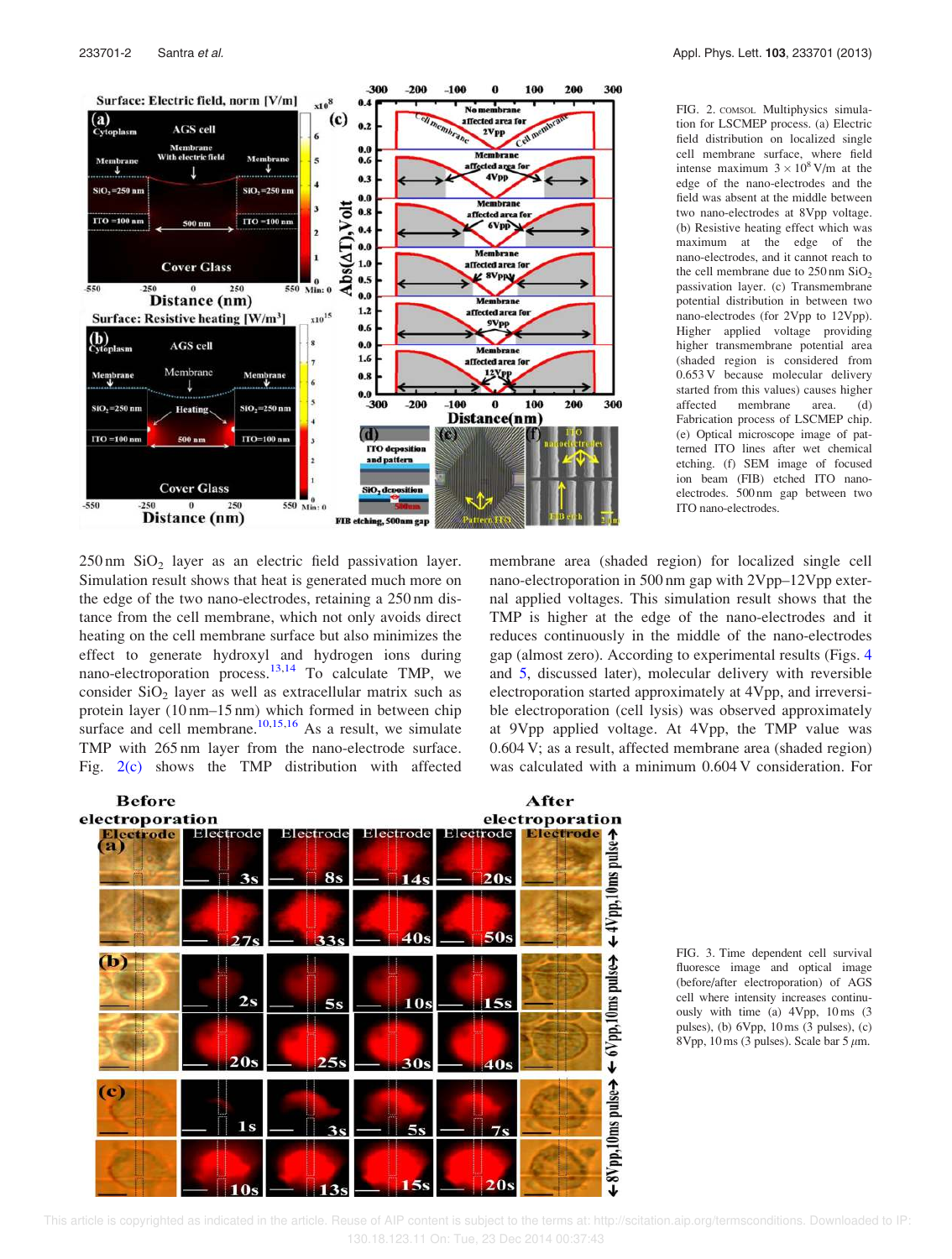

FIG. 4. Correlation between experimental, theoretical diffusion model and intensity distribution with different cell positions. (a) Theoretical and experimental correlation of diffusion model for 4Vpp, 10 ms (3 pulses). (b) Intensity distribution in a single cell with different times (intensity captured from middle of the cell with line profile function using Image pro plus software). At longer times, intensity curves overlap with each other, which suggested that intensity saturates at longer times (4Vpp, 10 ms pulse (three pulses). (c), (d) Correlation of theoretical and experimental diffusion model and intensity distribution with different times for 6Vpp, 10 ms (3 pulses) and (e), (f) for 8Vpp, 10 ms (3 pulses).

2Vpp applied voltage, there was no such molecular delivery (for  $0.302$  V TMP) from our experiment. At 4Vpp (Fig. 2(c), shaded region), the affected membrane area near in each nano-electrode edge was  $(2 \mu m \times 125 nm)$ , where  $2 \mu m$  was electrode width). As a result, total affected (both nanoelectrode edge) membrane area was  $[(2 \mu m \times 125 nm)]$  $+(2 \mu m \times 125 nm)$ ] within 500 nm gap between two nanoelectrodes. The total affected membrane area was larger  $[(2 \mu m \times 215 nm) + (2 \mu m \times 215 nm)]$  in Fig. 2(c)] at 12Vpp applied voltage compared to lower applied voltage (4Vpp). The detail of affected membrane area has shown in Table I. In Figure  $2(c)$ , each position of the membrane has different TMP values resulting in the formation of different density of pores

TABLE I. Parameters for different applied voltages including diffusion coefficient, deviation factor, time constant, affected membrane area within 500 nm gap  $(2 \mu m +$  affected area of one electrode edge) +  $(2 \mu m +$  affected area of another electrode edge)], and transmembrane potential with 265 nm passivation layer consideration.

| Voltage<br>(V) | $D(m^2/s)$ A                             | $\tau$ (sec) | Membrane affected<br>area with in 500 nm<br>in each edge of Transmembrane<br>nano-electrode | potential (V) |
|----------------|------------------------------------------|--------------|---------------------------------------------------------------------------------------------|---------------|
| 2              |                                          |              |                                                                                             | 0.302         |
| $\overline{4}$ | $1.7 \times 10^{-13}$ 1.28 14.4 ± 3.2    |              | $125 \,\mathrm{nm}$                                                                         | 0.604         |
| 6              | $6.5 \times 10^{-13}$ 1.38 3.9 ± 0.3     |              | $175 \text{ nm}$                                                                            | 0.907         |
| 8              | $7.0 \times 10^{-13}$ 2.28 $3.6 \pm 0.2$ |              | $193 \text{ nm}$                                                                            | 1.209         |
| 9              |                                          |              | $200 \text{ nm}$                                                                            | 1.360         |
| 12             |                                          |              | $215 \text{ nm}$                                                                            | 1.814         |

in each area of the membrane. $^{12}$  Also, the density of pores should be larger on the edge of the nano-electrodes because of high TMP values.

The fabrication process detail has been described in Ref. 17. Fig. 2(d) shows the fabrication process step of the LSCNEP chip while the patterned Indium Tin Oxide (ITO) lines are shown in Fig.  $2(e)$ . Fig.  $2(f)$  shows 500 nm gap between two nano-electrodes.  $(2 \mu m)$  width and 90 nm thickness as consider as nano-electrode, because one dimension is less than 100 nm).

To demonstrate LSCNEP process, we have used AGS cancer cell line. A detail of cell culture has been provided in Ref. 17. Initially, cells were randomly attached onto the chip surface, but those cells sitting in between top of the two nano-electrodes (see Fig. 1) were selected for the LSCNEP experiment.<sup>17</sup> Since the gap between two nano-electrodes was 500 nm, resulting in an intensive electric field effect, only a small fraction of the three dimensional volume of the single cell membrane induces permeable membrane nanopores whereas the other area of the cell membrane was remaining unaffected. For our experiment, we have used function generator to apply 1Vpp–12Vpp single positive square wave with 10 ms pulse (3 pulses together) in each case. However we cannot found any molecular delivery below 4Vpp, 10 ms pulse. At lower voltage, TMP (at 2Vpp, TMP was 0.302 V, see Table I) cannot reach cell membrane threshold to promote long-lived pores. However, short-lived pores can be generated, but it cannot transport molecules.<sup>18</sup> Moreover, lower voltage affects less membrane area with

 This article is copyrighted as indicated in the article. Reuse of AIP content is subject to the terms at: http://scitation.aip.org/termsconditions. Downloaded to IP: 130.18.123.11 On: Tue, 23 Dec 2014 00:37:43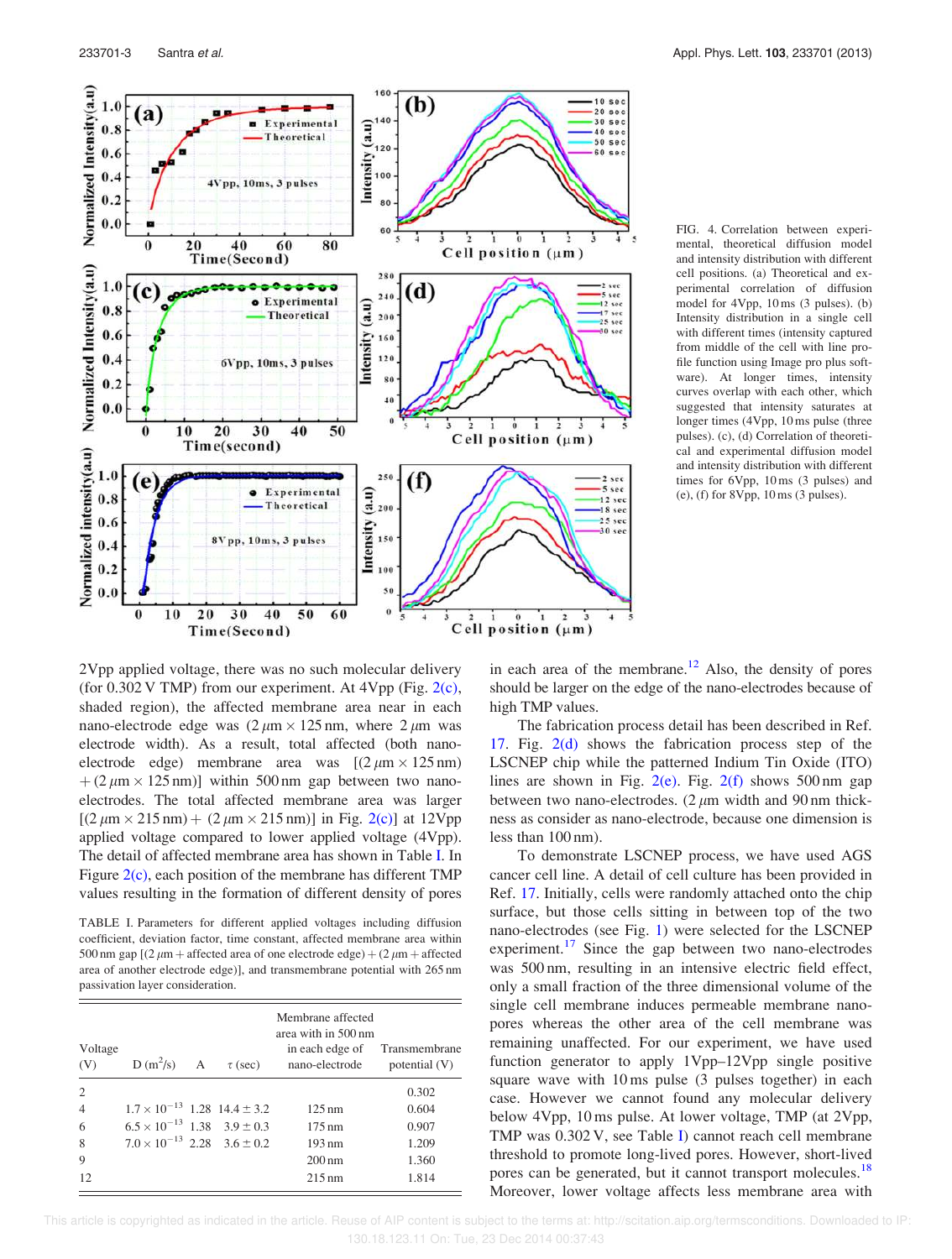lower energy which might be unable to create permeable nanopores. In our experiment, we used molecular dye as propidium iodide (PI), which cannot enter continuously into live cell without membrane rupture, and this dye was introduced into the electroporation chamber, just prior to electrical pulse application. Fig. 3 shows cell survival fluorescence image of AGS cell with different time durations. We have applied 4Vpp [Fig. 3(a)), 6Vpp (Fig. 3(b)), and 8Vpp (Fig. 3(c)] with 10 ms pulse (three pulses together), where intensity increases continuously with increase of time. However, for higher voltage (8 V), intensity was much higher and saturation took shorter time compared with lower voltage (4 V). In Figs.  $3(a)$ – $3(c)$  we have plotted normalized intensity with different time durations and have correlated this experimental data with theoretical diffusion model to evaluate diffusion coefficient, deviation factor, and time constant (Table I, Ref. 17).

Figs.  $4(a)$  and  $4(b)$  show normalized intensity distribution with different times and corresponding intensity profile with cell positions (intensity is higher at middle of the cell and captured it with line profile function by Image pro plus software) for 4Vpp with 10 ms pulse, whereas Figs.  $4(c)$  and  $4(d)$  and Figs.  $4(e)$  and  $4(f)$  show the normalized intensity and intensity profile for 6Vpp and 8Vpp with 10 ms pulse application. In Figs.  $4(a)$ ,  $4(c)$ , and  $4(e)$ , we correlate experimental data with theoretical model. After application of pulses (4Vpp, 10 ms in Fig.  $4(a)$ ), intensity increases slowly with different times from 0 to 40 s, indicating that PI dye diffuses slowly into the cell or dye has tendency to enter inside cell, but due to insufficient nanopores area, dye cannot enter freely inside the cell. Also, for lower voltage, the density of pores with affected membrane area  $(2 \mu m \times 125 \text{ nm}$  in front of in each electrode) was smaller. It might happen that the maximum pores with lager size only open at the edge of the nano-electrodes (because TMP values were higher at the edge of the nano-electrodes and reduce continuously in the middle of the two nanoelectrodes, see Fig.  $2(c)$ ), and in the remaining area, the pores were not open at this voltage. Thus intensity saturation took longer time. After 40 s, the intensity was almost saturated, indicating that the concentration gradient across the cell membrane becomes zero. There is also another possibility that nanopores reseal after this time and dye cannot enter inside the single cell. According to theoretical calculation, the diffusion coefficient and deviation factor were approximately  $1.7 \times 10^{-13}$  m<sup>2</sup>/s and 1.28, which were lower when compared to the higher voltages [see Table I], suggesting slower PI dye delivery inside single cell. The time constant for 4Vpp applied voltage was  $14.4 \pm 3.2$ , indicating slower dye delivery inside single cell. In Fig.  $4(b)$ , intensity increases as time increases and was saturated at longer time (nearly 40 s, intensity profiles overlap with each other, suggesting intensity saturation), followed by diffusion mechanism.

In Fig.  $4(c)$ , the intensity profile is due to application of 6Vpp 10 ms pulse, where intensity saturates with less time compared to 4Vpp, 10 ms pulse. For higher applied voltage, energy is increased to form more density of pores with larger affected membrane area  $(2 \mu m \times 175)$  nm, in front of each nano-electrode (see Fig. 2(c) and Table I)).<sup>19–21</sup> However, pore openings areas were the same as 4Vpp because of same duration of pulses.<sup>12,19</sup> Because of increase of affected membrane area with higher density of pores, PI dye diffuses very fast inside the single cell, and it saturates after 15 s–20 s. Saturation indicated that concentration gradient was similar between inside or outside of the cell. The pores were longlived, and they can open for seconds to minutes and then reseal.<sup>12,18</sup> However, resealing time of the pores strongly depends upon temperature and adenosine triphosphate (ATP) dependent biological process.<sup>18</sup> In our device  $SiO<sub>2</sub>$  passivation layer was deposited on the top of the nano-electrodes, which can effectively avoid the temperature influence onto the cell membrane directly. As a result, membrane might be resealed within several seconds for our experiment. In Fig. 4(d), intensity increases as time increased, and it was saturated at 20 s, where intensity profiles overlap with each other, indicating that holes are resealed at higher times or concentration gradient becomes zero across the cell membrane.

Fig.  $4(e)$  shows the intensity profile for 8Vpp, 10 ms pulse, where intensity saturates at very less time, and Fig. 4(f) shows intensity distribution with different times. To apply very high voltage, higher energy was available to form the long-lived pores, and the stability of these pores was higher due to much more free energy from large conductive pores. $22$ As a result, affected membrane area  $(2 \mu m \times 193)$  nm, in each nano-electrode edge) was increased with much larger density of pores in comparison with lower voltages (see Table I), resulting in very fast molecular delivery into the cell.<sup>9,12</sup> Thus saturation took very short time (15 s). From Table I, the TMP at this voltage was 1.209 V which almost exceeds membrane threshold values.<sup>6,7</sup> Thus at (8Vpp), very high density of pores are suggested to connect with each other to form several larger pores at the edge of each nano-electrode, resulting in very fast molecular delivery. The diffusion coefficient and deviation factor were  $7.0 \times 10^{-13}$  m<sup>2</sup>/s and 2.28, suggesting that the affected membrane area for diffusion increases with increase of applied voltage (see Table I). The time constant for 8Vpp voltage was  $3.6 \pm 0.2$ , which was lower when compared to 4Vpp and 6Vpp voltage, suggesting very fast molecular delivery into the cell. Beyond 8Vpp pulses, we found irreversible electroporation mechanism.

For 9Vpp, 10 ms pulse (3 pulses), irreversible electroporation was observed. At this higher voltage, cell membrane affected area was much larger  $(2 \mu m \times 200)$  nm, in front of each nano-electrode) due to very high energy, resulting in larger density of pores formation, and each pore might be connected together to form only one pore or several larger area of pores which unable to reseal again after withdrawing the pulse. As a result, membrane deforms permanently. For very high energy, large deformation of the cell membrane leads to the high stability of pores opening. Thus irreversible electroporation occurred beyond 8Vpp voltage. The TMP values was much higher (1.36 V) which exceeds much more in comparison with cell membrane threshold values  $(0.2 V-1.0 V)$ , and beyond these values, irreversible electroporation occurred due to membrane rupture.<sup>7</sup> At 12Vpp, the affected membrane area was  $(2 \mu m \times 215 nm)$  very high with high TMP (1.814 V), resulting in complete membrane rapture in between 500 nm gap, and finally cell death. From Table I, it is clear that higher voltage provides very high affected membrane area, high transmembrane potential, high diffusion coefficient, and high deviation factor compared to lower voltage which results in fast molecular delivery with